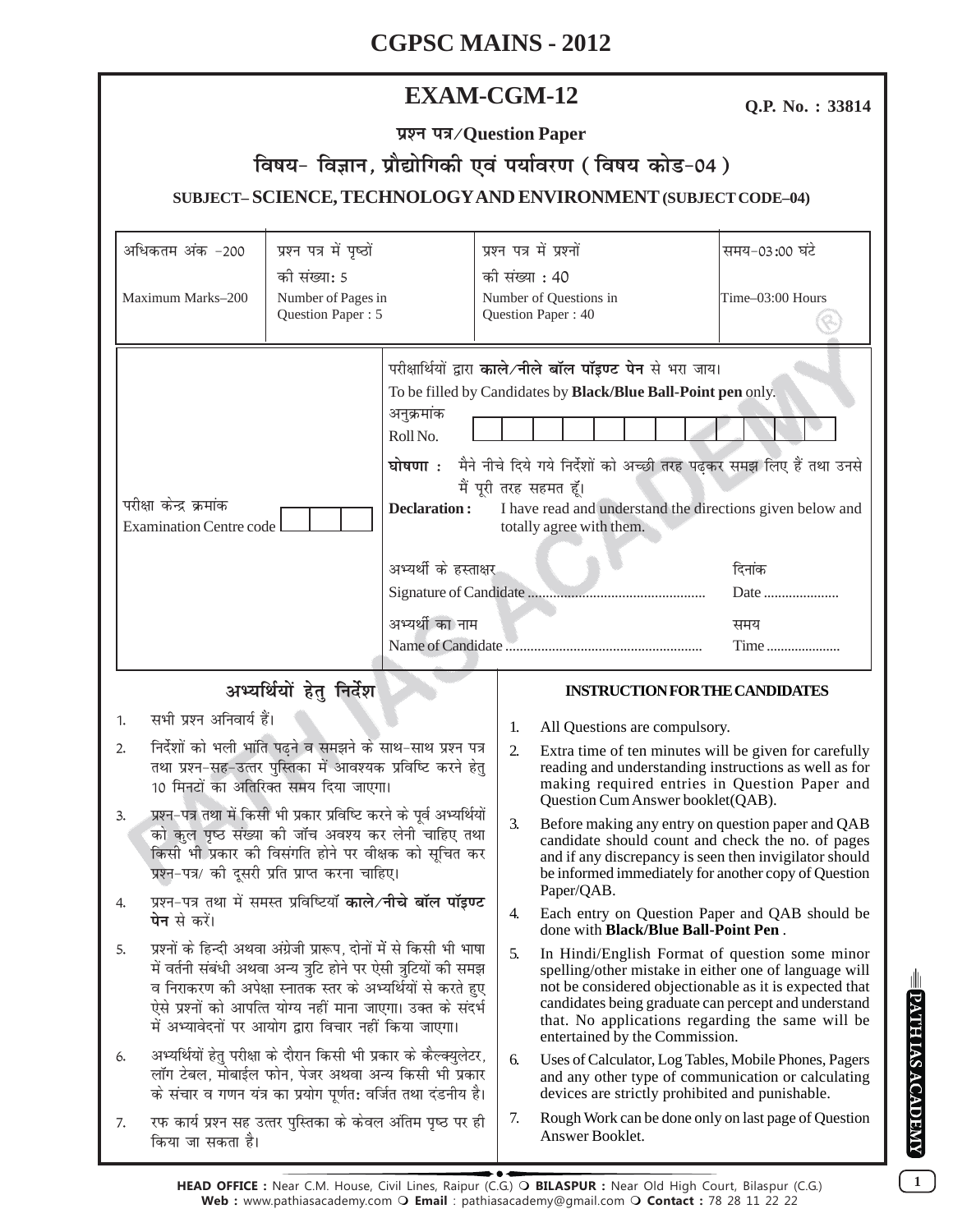#### खण्ड-1

## SECTION-1

### ( उत्तर की शब्द सीमा-30, अंक-02 )

#### भाग -1

- लुईस अम्ल एवं लुईस क्षार की परिभाषा उदाहरण सहित दीजिए।  $\mathbf{1}$
- $\overline{1}$ . Define Lewis acid and Lewis base with examples.
- अयस्क एवं खनिज पदार्थ में अंतर को स्पष्ट कीजिए।  $\overline{2}$
- $\mathcal{L}$ Differentiate between ore and mineral.
- सोडियम कार्बोनेट के जलीय विलयन की प्रकृति की व्याख्या कीजिए।  $\overline{3}$ .
- Explain the nature of aqueous solution of sodium carbonate.  $\overline{3}$ .
- ब्लीचिंग पाउडर रंगीन पदार्थ को रंगहीन बनाता है क्यों?  $4.$
- Bleaching powder turns coloured substances to colourless why?  $\overline{4}$ CADES

### भाग $-2$

- सोलर सेल क्या होता है? समझाइए।  $\mathbf{1}$
- What is solar cell? Explain.  $\mathbf{1}$ .
- प्रकाश के अपवर्तन के नियमों को लिखिए।  $\overline{2}$
- $\overline{2}$ State the laws of refraction of light.
- ओम का नियम क्या है?  $\mathcal{F}_{\mathcal{L}}$
- What is Ohm's law?  $\mathcal{F}$
- चुम्बकीय बल रेखाएँ क्या हैं?  $\overline{4}$ .
- $\overline{4}$ . What are magnetic lines of force?

#### भाग $-3$

- प्रयोग द्वारा कैसे सिद्ध करेंगे कि प्रकाश संश्लेषण हेतु पर्णहरिय आवश्यक होता है? 1.
- How will you prove that chlorophyll is necessary for photosynthesis? 1.
- धमनी तथा शिरा में अन्तर बताइए।  $\mathcal{L}$
- $\overline{2}$ Differentiate between an artery and a vein.
- परागण क्या है? यह कितने प्रकार का होता है? समझाइए।  $\overline{3}$ .
- $\overline{3}$ . What is pollination? How many types of it is? Explain.
- मनृष्य में उपस्थित सबसे बडी बाह्य स्नावी ग्रन्थि का नाम तथा इसके कार्य बताइए।  $\overline{4}$ .
- $\overline{4}$ . Name the largest exocrine gland and describe its functions in human beings.

## भाग $-4$

- भारत के वैज्ञानिक नीति संकल्प (SPR) 1958 का संकल्प क्या था?  $\mathbf{1}$ .
- 1. What was the resolution of India's Scientific Policy Resolution (SRH) of 1958?
- उपग्रह 'सरल' (SARAL) भारत तथा किस देश का संयुक्त उपग्रह अभियान है?  $\overline{2}$
- $\overline{2}$ The satellite 'SARAL' is a joint satellite mission of India and which country?
- कम्प्यूटर के इनपुट/आउटपुट डिवाइस क्या हैं ? प्रत्येक के दो-दो उदाहरण दीजिए। 3.
- $\overline{3}$ . What are input/output devices of computer? Give two examples of each.
- निम्नलिखित का विस्तृत रूप लिखिए:  $\overline{4}$ . आई आर एस, डब्ल्यू डब्ल्यू डब्ल्यू, नाबार्ड, जी पी आर एस।
- Write down the full form of followings:  $\overline{4}$ . IRS, WWW, NABARD, GPRS.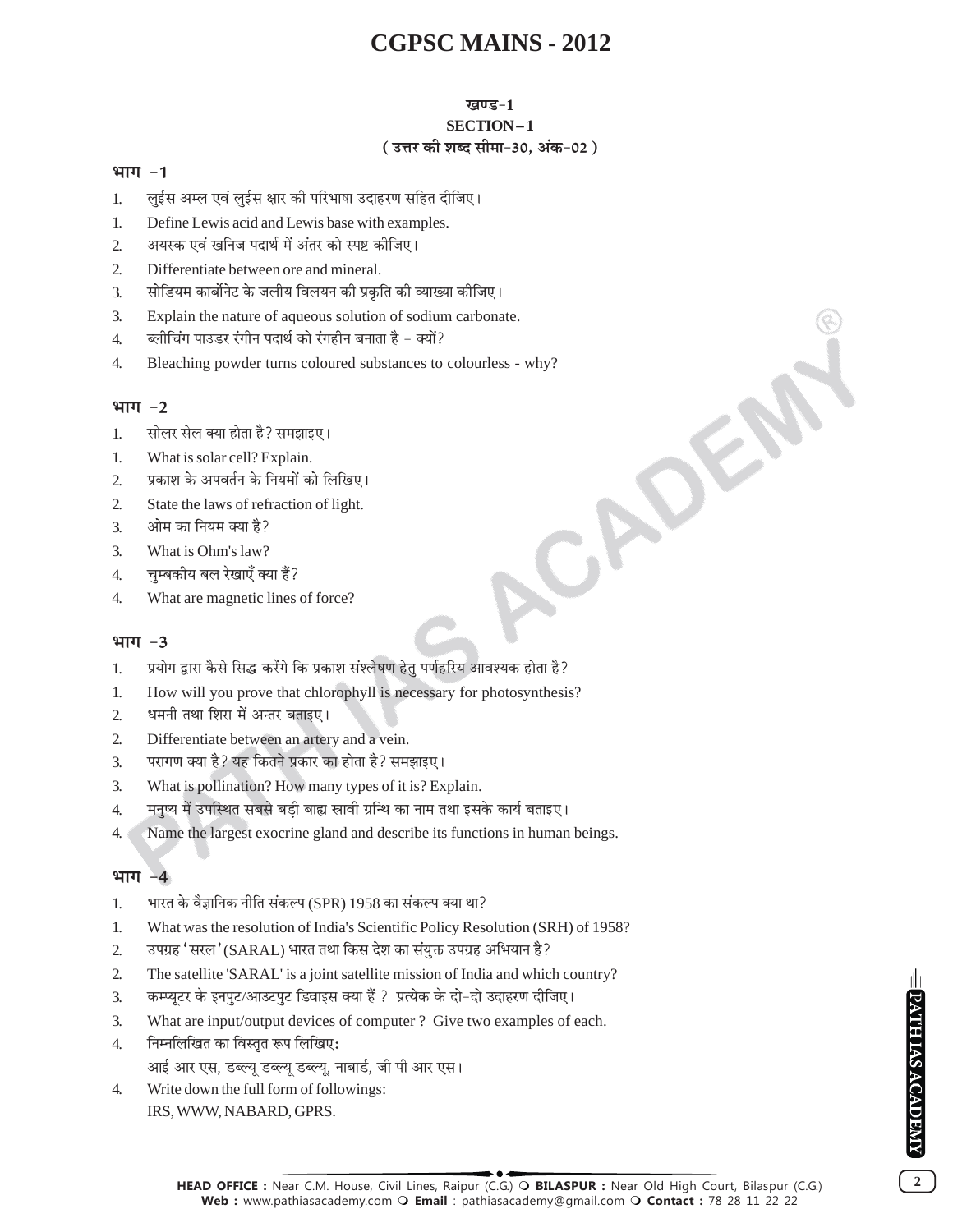#### भाग -5

निम्नलिखित को परिभाषित कीजिए:

Define the following:

- जैविक क्षमता। 1.
- $\overline{1}$ . Biotic potential.
- भारत के तप्त स्थल।  $\overline{2}$
- Hot spots of India.  $2.$
- असंस्थितक संरक्षण।  $\overline{3}$ .
- $\overline{3}$ . Ex situ conservation.
- अनिम्नीकरणीय प्रदूषक।  $\overline{4}$ .
- $\overline{4}$ . Non-degradable pollutants.

## खण्ड $-2$ SECTION-2 (उत्तर की शब्द सीमा-60, अंक-04)

#### भाग $-1$

- अभिक्रिया की दर को प्रभावित करने वाले महत्वपूर्ण कारकों की व्याख्या कीजिए। 5.
- $\overline{5}$ . Explain important factors which influence the rate of a reaction.
- आवर्त सारणी में विद्युत ऋणात्मकता किसी वर्ग तथा आवर्त में किस प्रकार बदलती है? 6.
- 6. How electronegativity changes in a group and period in a periodic table?

### भाग -2

- एक विद्युत केतली जिसकी रेटिंग 220 V, 2.2 kW है, 3 घंटे कार्य करती है। व्ययित ऊर्जा एवं ली गई धारा की गणना कीजिए। 5.
- An electrical kettle rated at 220 V, 2.2 kW works for three hours, Find the energy consumed and the current drawn. 5.
- मानव नेत्र की कार्यविधि को समझाइए। 6
- Explain the working of human eye. 6.

## भाग $-3$

- 5. श्वेत रक्त कणिकाओं पर टिप्पणी लिखिए।
- Write short notes on white blood corpuscles. 5.
- डी. एन. ए. की संरचना को समझाइए। इसके द्विगुणन पर भी प्रकाश डालिए। 6.
- 6. Explain the structure of D.N.A. Also discuss its replication process.

## भाग -4

- जैविक नियन्त्रण क्या है? 5.
- What is biological control? 5.
- राष्ट्रीय ज्ञान तन्त्र (NKN) के उद्देश्य लिखिए। 6.
- Write the objectives of National Knowledge Network (NKN). 6.

## भाग -5

निम्नलिखित प्रश्नों के उत्तर दीजिए:

Answer the following questions:

- प्राथमिक एवं द्वितीयक वायु प्रदूषक। 5.
- 5. Primary and secondary pollutants.
- संकटापन्न प्रजातियाँ। 6.
- 6. Endangered species.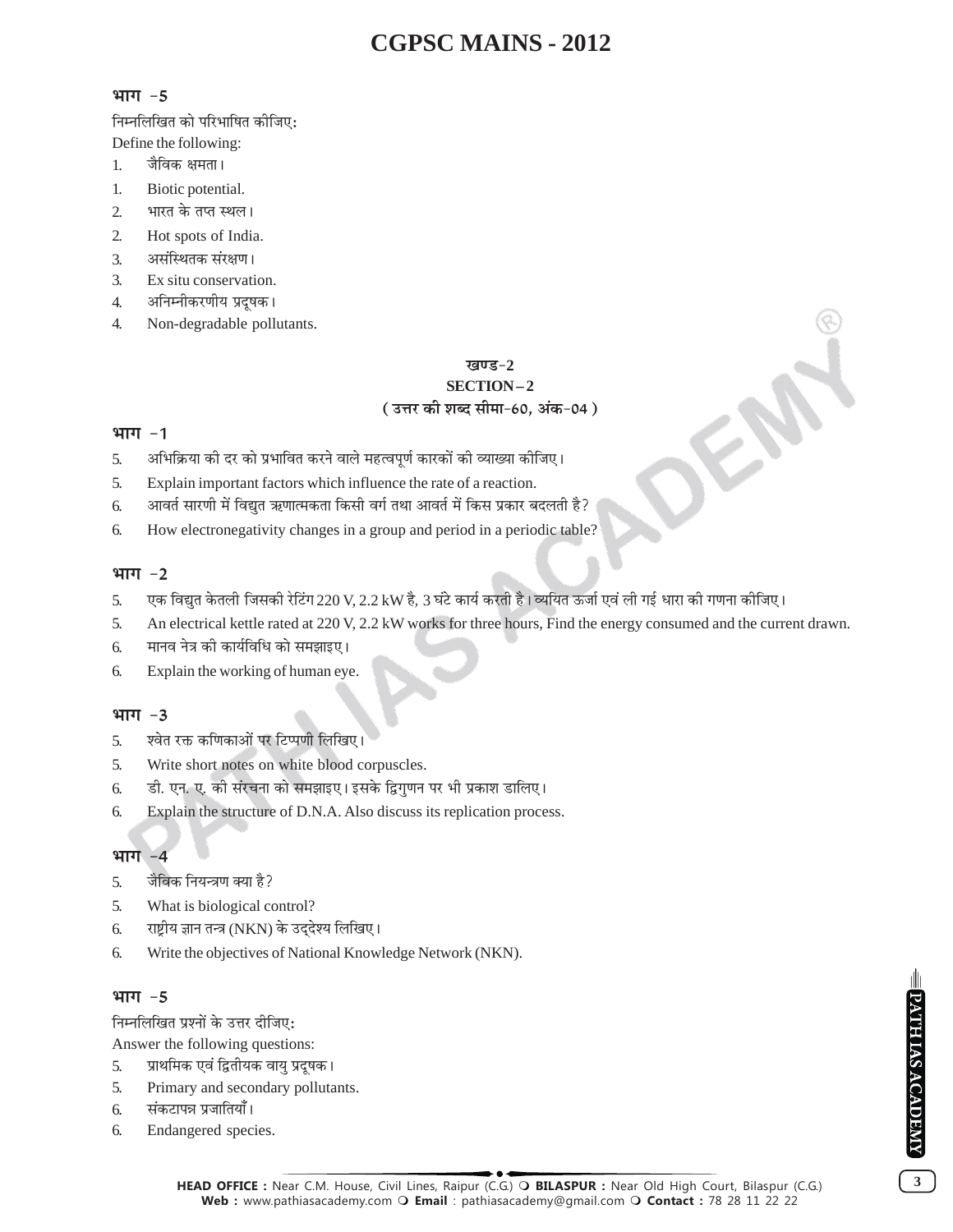#### खण्ड-3 SECTION-3 (उत्तर की शब्द सीमा-100, अंक-08)

#### भाग $-1$

- ऑक्सीजन गैस बनाने की प्रयोगशाला विधि का वर्णन करें। इसके महत्वपूर्ण गुणों एवं उपयोगों का वर्णन करें। 7.
- Describe laboratory method of preparation of oxygen gas. Give its important properties and uses. 7.

#### भाग $-2$

- खगोलीय दुरदर्शी क्या होता है? इसकी बनावट को समझाइए।  $7.$
- What is an astronomical telescope? Explain its construction. 7.

#### भाग -3

- मनुष्य के श्वसन तंत्र की संक्षेप में व्याख्या कीजिए। श्वसन क्रिया को भी समझाइए। 7.
- 7. Describe the structure of respiratory system of human beings in brief. Explain breathing mechanism also.

#### भाग  $-4$

- गैर पारम्परिक ऊर्जा के क्या स्रोत हैं और उनका क्या महत्व है? 7.
- 7. What are the sources of non conventional energy and what are their importance?

#### भाग $-5$

- आपदा प्रबंधन का परिचयात्मक विवरण दीजिए।  $\overline{7}$ .
- 7. Give an introductory account of disaster management.

#### खण्ड-4

#### **SECTION-4**

#### ( उत्तर की शब्द सीमा-250. अंक-20 )

#### ( इस खण्ड में विभिन्न भागों से कुल 03 प्रश्न दिए जाएंगे। अभ्यर्थी को इनमें से कोई 02 उत्तर देने होंगे )

#### भाग $-1$

- निम्नांकित प्रश्नों के उत्तर दीजिए। 8.
- Answer the following questions. 8.
	- a) तांबा (कॉपर) के दो अयस्कों के नाम तथा सूत्र को लिखें (2 नंबर) Write name and formula of two ores of copper. (2 Marks)
	- कॉपर पायराइट से कॉपर (तांबा) के निष्कर्षण की विधि का विस्तृत विवरण दें।(12 नंबर)  $b)$ Describe in detail the extraction of copper from copper pyrite. (12 Marks)
	- तांबा निम्नांकित के साथ किस प्रकार अभिक्रिया करता है (संतुलित समीकरण दें): (6 नंबर)  $\mathbf{c})$ 
		- $i)$ तनु नाइट्रिक अम्ल
		- सांद्र नाइटिक अम्ल  $\ddot{u}$
	- How copper reacts with the following (Give balanced equations): (6 Marks)  $(c)$ 
		- Dilute nitric acid.  $\ddot{1}$
		- Concentrate nitric acid  $\ddot{u}$ )